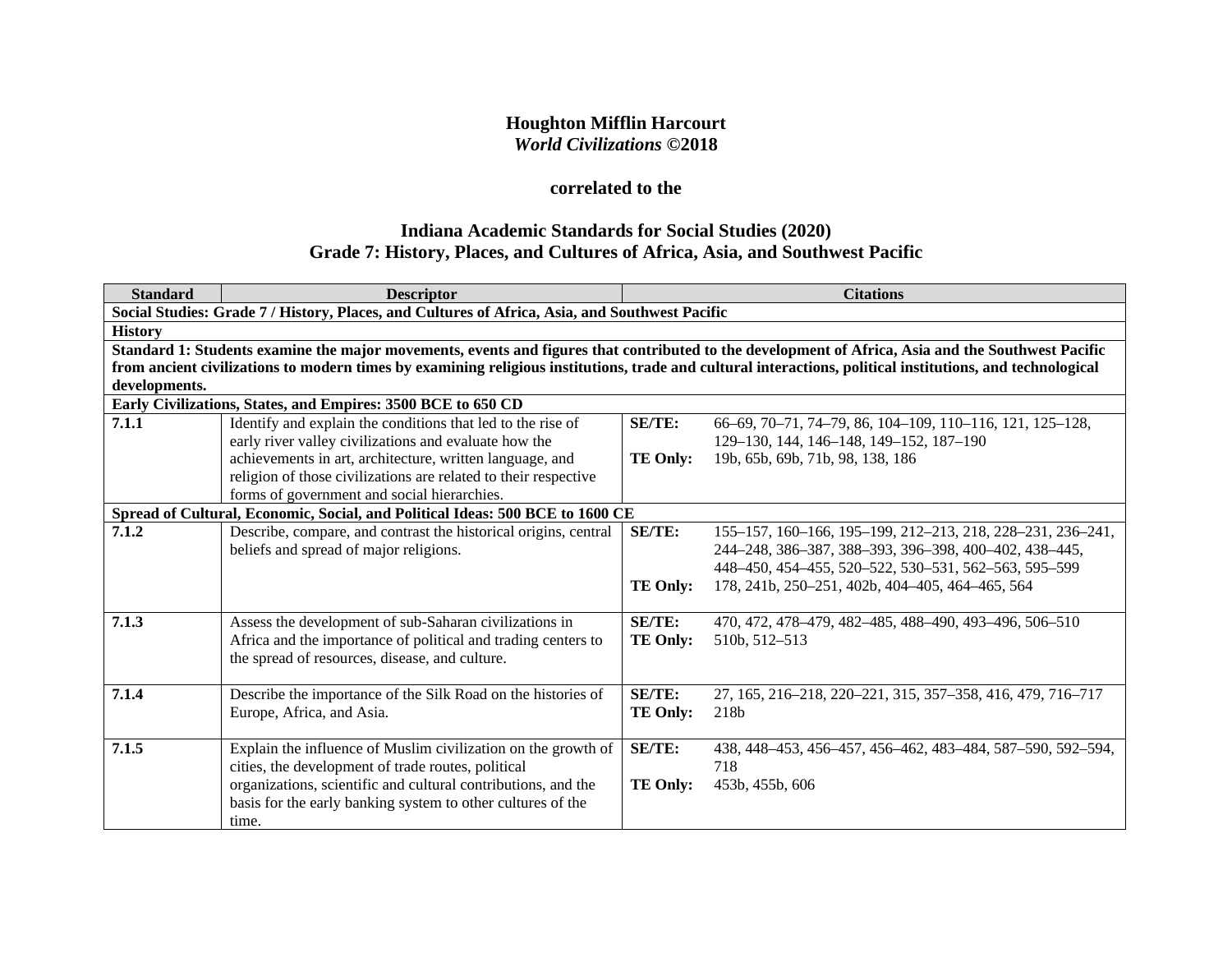| <b>Standard</b> | <b>Descriptor</b>                                                                                                                                                                                                                                                                                           |                                          | <b>Citations</b>                                                                                      |
|-----------------|-------------------------------------------------------------------------------------------------------------------------------------------------------------------------------------------------------------------------------------------------------------------------------------------------------------|------------------------------------------|-------------------------------------------------------------------------------------------------------|
| 7.1.6           | Compare and contrast the institution of slavery in its various<br>forms in Africa, Asia, and the Southwest Pacific and analyze<br>the impact slavery had on different civilizations.                                                                                                                        | <b>SE/TE:</b><br><b>TE Only:</b>         | 29, 75, 130-131, 482, 484, 489, 586, 810-811, 814<br>816b                                             |
| 7.1.7           | Trace the rise, spread and influence of the Mongols.                                                                                                                                                                                                                                                        | SE/TE:                                   | 420-422, 534-537, 548, 576-577                                                                        |
|                 | Major Civilizations, States, and Empires through 1650 CE                                                                                                                                                                                                                                                    |                                          |                                                                                                       |
| 7.1.8           | Describe the dynastic cycle and the cultural and<br>technological contributions of major Chinese dynasties<br>(Zhou, Qin, Han, Tang, Song, and Ming).                                                                                                                                                       | SE/TE:<br><b>TE Only:</b>                | 192-194, 195-197, 200-205, 206-213, 216-218, 519-522, 523-<br>529, 530-531, 538-541<br>222, 522b, 553 |
| 7.1.9           | Demonstrate how Japan became increasingly independent of<br>earlier Chinese influences and developed its own political,<br>religious, social and artistic traditions.                                                                                                                                       | <b>SE/TE:</b>                            | 569, 573, 576, 577<br><b>TE Only:</b> 573, 575, 581                                                   |
|                 | Exploration, Conquest, and Post-Colonial States: 1500 CE to Present                                                                                                                                                                                                                                         |                                          |                                                                                                       |
| 7.1.10          | Analyze worldwide voyages of exploration and discovery by<br>considering multiple perspectives of various people in the<br>past by demonstrating their differing motives, beliefs,<br>interests, hopes, and fears.                                                                                          | <b>SE/TE:</b><br><b>TE Only:</b> 820-821 | 500, 538, 776, 796, 799-800                                                                           |
| 7.1.11          | Explain the reasons for European colonization of Africa,<br>Asia, and the Southwest Pacific and analyze the long and<br>short term impact that colonization and imperialism had on<br>the social, political, and economic development of these<br>societies from both European and indigenous perspectives. | SE/TE:<br><b>TE Only:</b>                | 813-814, 863-869, 870-875<br>869d, 875b                                                               |
| 7.1.12          | Analyze the Japanese imperial period (1868-1945), including<br>Japan's involvement in World War II.                                                                                                                                                                                                         | SE/TE:<br><b>TE Only:</b>                | 922-923, 926-927, 930-931, 942, 992<br>917b, 918                                                      |
| 7.1.13          | Identify and explain the significance of historical events in<br>the Middle East since the end of World War II.                                                                                                                                                                                             | SE/TE:                                   | 967, 983, 1014-1020, 1046, 1050, 1077                                                                 |
| 7.1.14          | Identify and explain recent conflicts and political issues<br>between nations or cultural groups and evaluate the solutions<br>that different organizations have utilized to address these<br>conflicts.                                                                                                    | SE/TE:                                   | 1009, 1016-1020, 1039, 1040, 1042, 1043                                                               |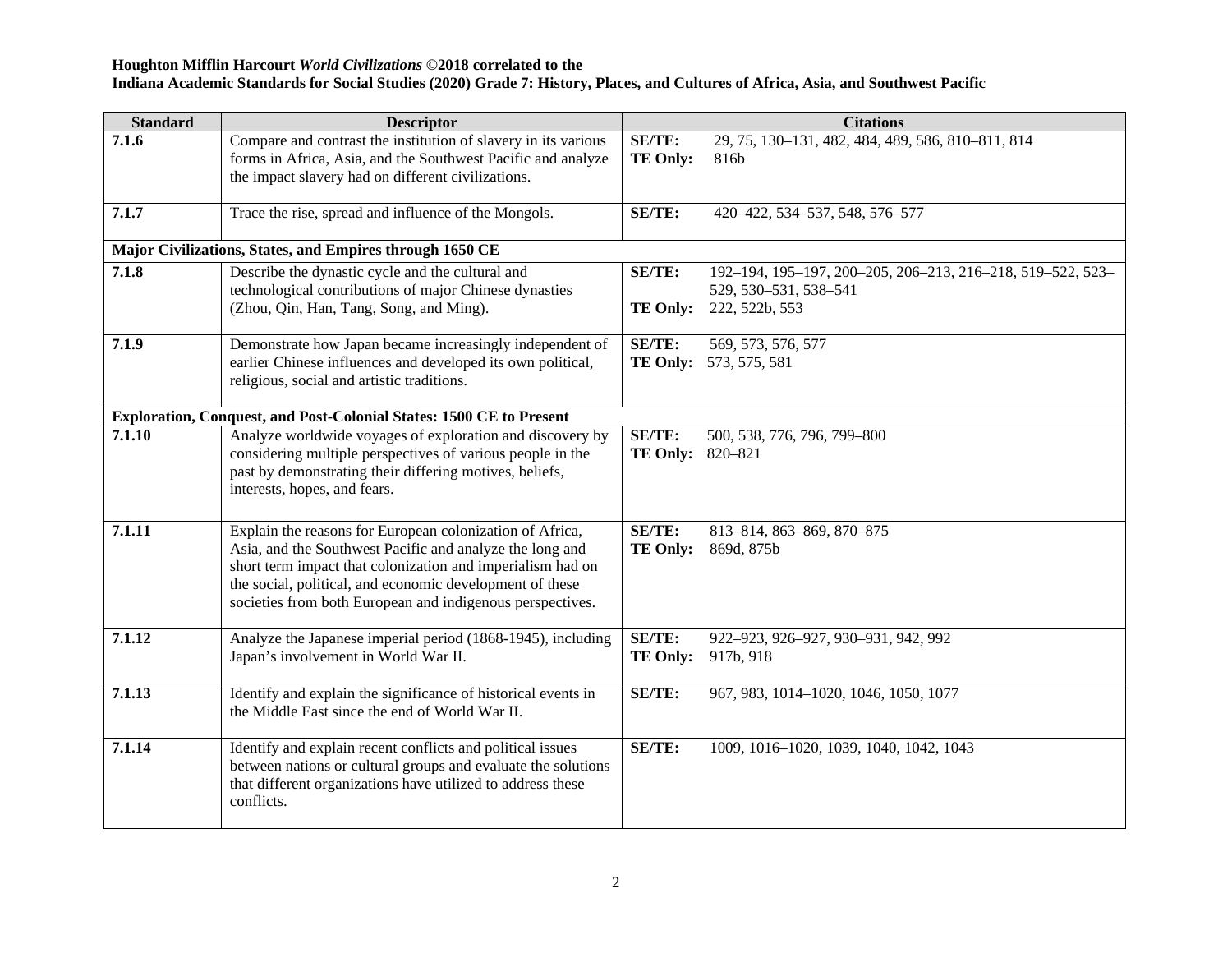### **Houghton Mifflin Harcourt** *World Civilizations* **©2018 correlated to the**

### **Indiana Academic Standards for Social Studies (2020) Grade 7: History, Places, and Cultures of Africa, Asia, and Southwest Pacific**

| <b>Standard</b>                                                                                                                                                                                                                                                                     | <b>Descriptor</b>                                                                                                                                                                             |                                  | <b>Citations</b>                                                                                                                                                             |  |
|-------------------------------------------------------------------------------------------------------------------------------------------------------------------------------------------------------------------------------------------------------------------------------------|-----------------------------------------------------------------------------------------------------------------------------------------------------------------------------------------------|----------------------------------|------------------------------------------------------------------------------------------------------------------------------------------------------------------------------|--|
| Chronological Thinking, Historical Comprehension, Analysis, and Interpretation, Research                                                                                                                                                                                            |                                                                                                                                                                                               |                                  |                                                                                                                                                                              |  |
| 7.1.15                                                                                                                                                                                                                                                                              | Create and compare timelines that identify major people and<br>events and developments in the history of civilization and/or<br>countries of Africa, Asia and the Southwest Pacific.          | SE/TE:<br><b>TE Only:</b>        | 463, 465, 947<br>11, 63, 101, 122b, 141, 169, 181, 225, 233, 467, 486, 494, 515,<br>522, 531, 555, 560, 583, 602, 855, 968b, 983                                             |  |
| 7.1.16                                                                                                                                                                                                                                                                              | Analyze cause-and-effect relationships, bearing in mind<br>multiple causation in the role of individuals, beliefs and<br>chance in history.                                                   | <b>SE/TE:</b><br><b>TE Only:</b> | 102-103, 139, 249, 251, 770-771, 907, 939, 945<br>29, 44, 57, 69b, 231, 273, 309, 369, 393, 417, 496, 540, 639b,<br>647b, 810, 868, 890, 894, 904b, 912-913, 929, 1018, 1041 |  |
| 7.1.17                                                                                                                                                                                                                                                                              | Distinguish between unsupported expressions of opinion and<br>informed hypotheses grounded in historical evidence.                                                                            | <b>SE/TE:</b><br><b>TE Only:</b> | 137, 226-227, 408-409, 719, 739<br>854, 1026b                                                                                                                                |  |
| 7.1.18                                                                                                                                                                                                                                                                              | Compare and contrast perspectives of history in Africa, Asia,<br>and the Southwest Pacific using fictional and nonfictional<br>accounts including visual, literary, art, and musical sources. | <b>SE/TE:</b><br><b>TE Only:</b> | 214-215, 263, 304, 498-499, 770, 856<br>502, 513                                                                                                                             |  |
| 7.1.19                                                                                                                                                                                                                                                                              | Using primary and secondary sources, analyze issues<br>confronting the eastern hemisphere.                                                                                                    | <b>SE/TE:</b>                    | 1083<br>TE Only: 968b, 1066, 1072, 1075, 1079, 1082                                                                                                                          |  |
| <b>Civics and Government</b>                                                                                                                                                                                                                                                        |                                                                                                                                                                                               |                                  |                                                                                                                                                                              |  |
| Standard 2: Students trace the development of different forms of government in different historical eras and compare various contemporary political<br>structures in Africa, Asia and the Southwest Pacific in terms of power, approach to human rights, and the roles of citizens. |                                                                                                                                                                                               |                                  |                                                                                                                                                                              |  |
| <b>Foundations of Government</b>                                                                                                                                                                                                                                                    |                                                                                                                                                                                               |                                  |                                                                                                                                                                              |  |
| 7.2.1                                                                                                                                                                                                                                                                               | Compare, contrast, and evaluate the different routes to<br>independence from colonial rule taken by countries in Asia,<br>Africa and the Southwest Pacific.                                   | <b>SE/TE:</b><br><b>TE Only:</b> | 450, 878, 880, 888, 968, 986-989, 993-994, 1001-1005<br>999d                                                                                                                 |  |
| 7.2.2                                                                                                                                                                                                                                                                               | Compare and contrast historical and contemporary<br>governments in Africa, Asia, and the Southwest Pacific.                                                                                   | <b>SE/TE:</b>                    | 32-33, 200, 418, 540, 700, 919-921, 963-964, 990-992, 996-<br>998, 1008, 1010, 1044-1047, 1049                                                                               |  |
| <b>Functions of Government</b>                                                                                                                                                                                                                                                      |                                                                                                                                                                                               |                                  |                                                                                                                                                                              |  |
| 7.2.3                                                                                                                                                                                                                                                                               | Describe how major forms of governments of Japan, North<br>Korea, India, South Africa and China currently protect or<br>violate the human rights of their citizens.                           | <b>SE/TE:</b>                    | 991, 997, 1006-1008, 1035, 1036, 1038-1039, 1040-1042, 1044                                                                                                                  |  |
| 7.2.4                                                                                                                                                                                                                                                                               | Compare and contrast the functions of international<br>organizations in Africa, Asia and the Southwest Pacific.                                                                               | <b>SE/TE:</b>                    | 1020, 1038, 1064, 1070, 1079-1080                                                                                                                                            |  |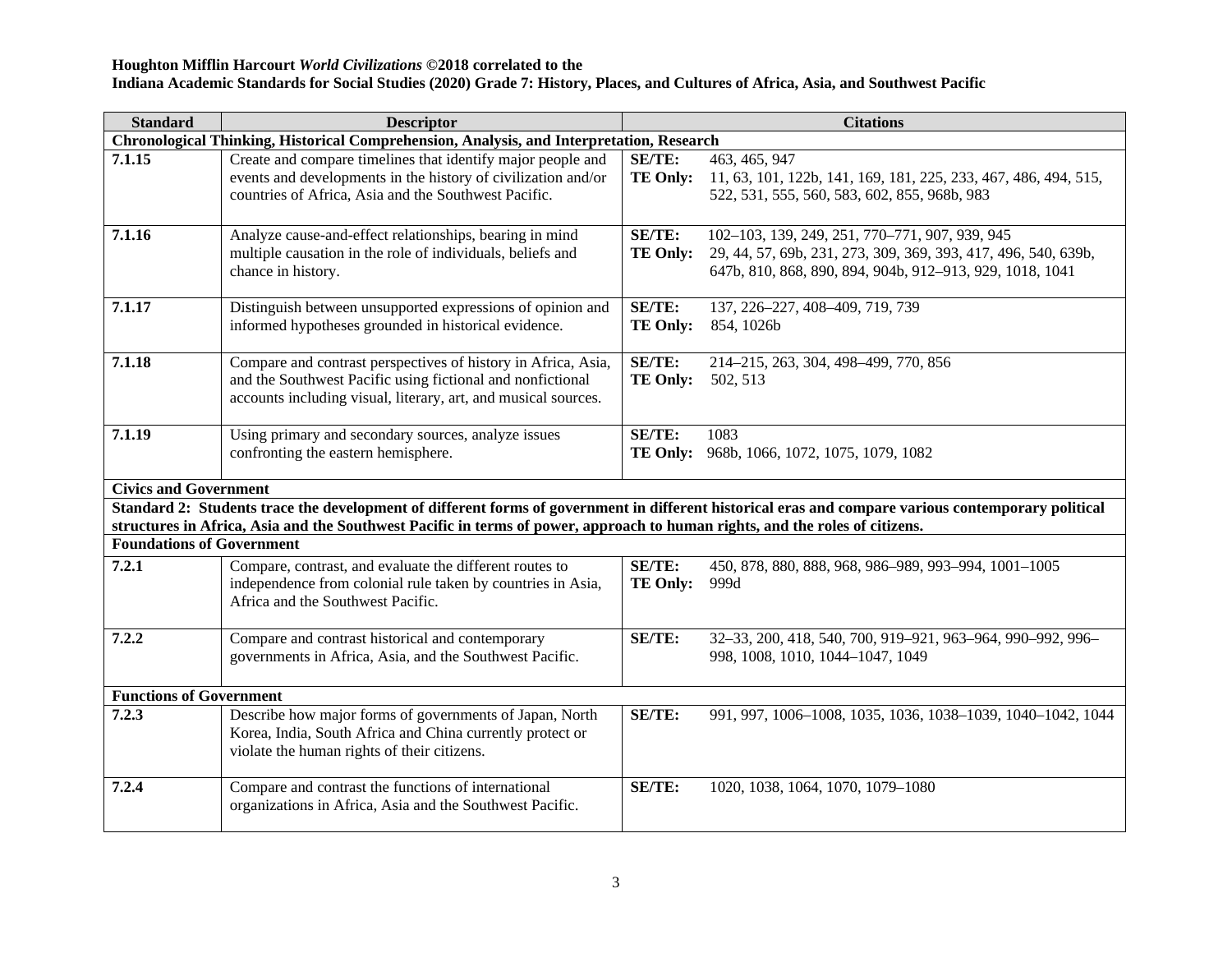### **Houghton Mifflin Harcourt** *World Civilizations* **©2018 correlated to the**

### **Indiana Academic Standards for Social Studies (2020) Grade 7: History, Places, and Cultures of Africa, Asia, and Southwest Pacific**

| <b>Standard</b>               | <b>Descriptor</b>                                                                                                                                                                                                                                                              | <b>Citations</b>                         |                                                                                                                                                          |  |
|-------------------------------|--------------------------------------------------------------------------------------------------------------------------------------------------------------------------------------------------------------------------------------------------------------------------------|------------------------------------------|----------------------------------------------------------------------------------------------------------------------------------------------------------|--|
| <b>Roles of Citizens</b>      |                                                                                                                                                                                                                                                                                |                                          |                                                                                                                                                          |  |
| 7.2.5                         | Define, compare and contrast citizenship and the citizen's<br>role in the government of selected countries of Africa, Asia,<br>and the Southwest Pacific.                                                                                                                      | <b>SE/TE:</b>                            | 267-268, 355, 338-339, 991, 996, 1011, 1034                                                                                                              |  |
| Geography                     |                                                                                                                                                                                                                                                                                |                                          |                                                                                                                                                          |  |
|                               | Standard 3: Students use technology and grid systems to identify and categorize places (physical, cultural, countries, large cities), major geographic                                                                                                                         |                                          |                                                                                                                                                          |  |
|                               |                                                                                                                                                                                                                                                                                |                                          | characteristics (human and physical), and regions in Africa, Asia, and the Southwest Pacific. They use geographic skills, perspectives, and technologies |  |
|                               | to analyze relationships within and between these regions and the rest of the world.                                                                                                                                                                                           |                                          |                                                                                                                                                          |  |
| <b>World in Spatial Terms</b> |                                                                                                                                                                                                                                                                                |                                          |                                                                                                                                                          |  |
| 7.3.1                         | Formulate a broad understanding of the location of countries<br>of Africa, Asia and the Southwest Pacific.                                                                                                                                                                     | <b>SE/TE:</b><br>TE Only:                | R6-R7, R11, R12, R13, 471, 930, 994, 1020<br>444, 451, 510b, 1050b                                                                                       |  |
| 7.3.2                         | Formulate a broad understanding of the location of capital<br>cities in Africa, Asia and the Southwest Pacific using latitude<br>and longitude on maps and with locational technology such<br>as Global Positioning Systems (GPS) and Geographic<br>Information Systems (GIS). | <b>SE/TE:</b><br><b>TE Only:</b>         | R6-R7, R11, R12, R13, 15-16<br>559, 1050b                                                                                                                |  |
| <b>Places and Regions</b>     |                                                                                                                                                                                                                                                                                |                                          |                                                                                                                                                          |  |
| 7.3.3                         | Describe and compare major cultural characteristics of<br>regions in Africa, Asia, and Southwest Pacific.                                                                                                                                                                      | <b>SE/TE:</b><br><b>TE Only:</b> 15, 19b | 999, 1011-1013, 1014-1016                                                                                                                                |  |
| 7.3.4                         | Use historical maps to identify changes in Africa, Asia and<br>the Southwest Pacific over time.                                                                                                                                                                                | <b>SE/TE:</b><br><b>TE Only:</b>         | 97, 401, 421, 601, 866, 994, 1003<br>109b, 451, 510b, 992d                                                                                               |  |
| 7.3.5                         | Identify major physical characteristics of regions of Africa,<br>Asia, and the Southwest Pacific, such as deserts, basins,<br>plains, mountains, and rivers, and describe their formation.                                                                                     | SE/TE:<br><b>TE Only:</b>                | 104-106, 144-145, 184-186, 411, 432-433, 470-473, 558-559,<br>930, 994<br>15, 19b, 109b, 218, 469b, 477b                                                 |  |
| <b>Physical Systems</b>       |                                                                                                                                                                                                                                                                                |                                          |                                                                                                                                                          |  |
| 7.3.6                         | Describe ecosystems of Africa's deserts, Asia's mountain<br>regions, and the coral reefs of Australia and use multiple<br>information resources to discover environmental concerns<br>that these ecosystems are facing today.                                                  | SE/TE:                                   | 14, 410, 414, 472-473, 993, 1061-1062                                                                                                                    |  |
| 7.3.7                         | Compare and contrast the distribution of natural resources in<br>Africa, Asia and the Southwest Pacific; describe how natural<br>resource distribution can impact the wealth of a country.                                                                                     | SE/TE:<br><b>TE Only:</b>                | 17, 22, 24, 27, 472-473, 863-864, 872, 1060<br>21b, 469b                                                                                                 |  |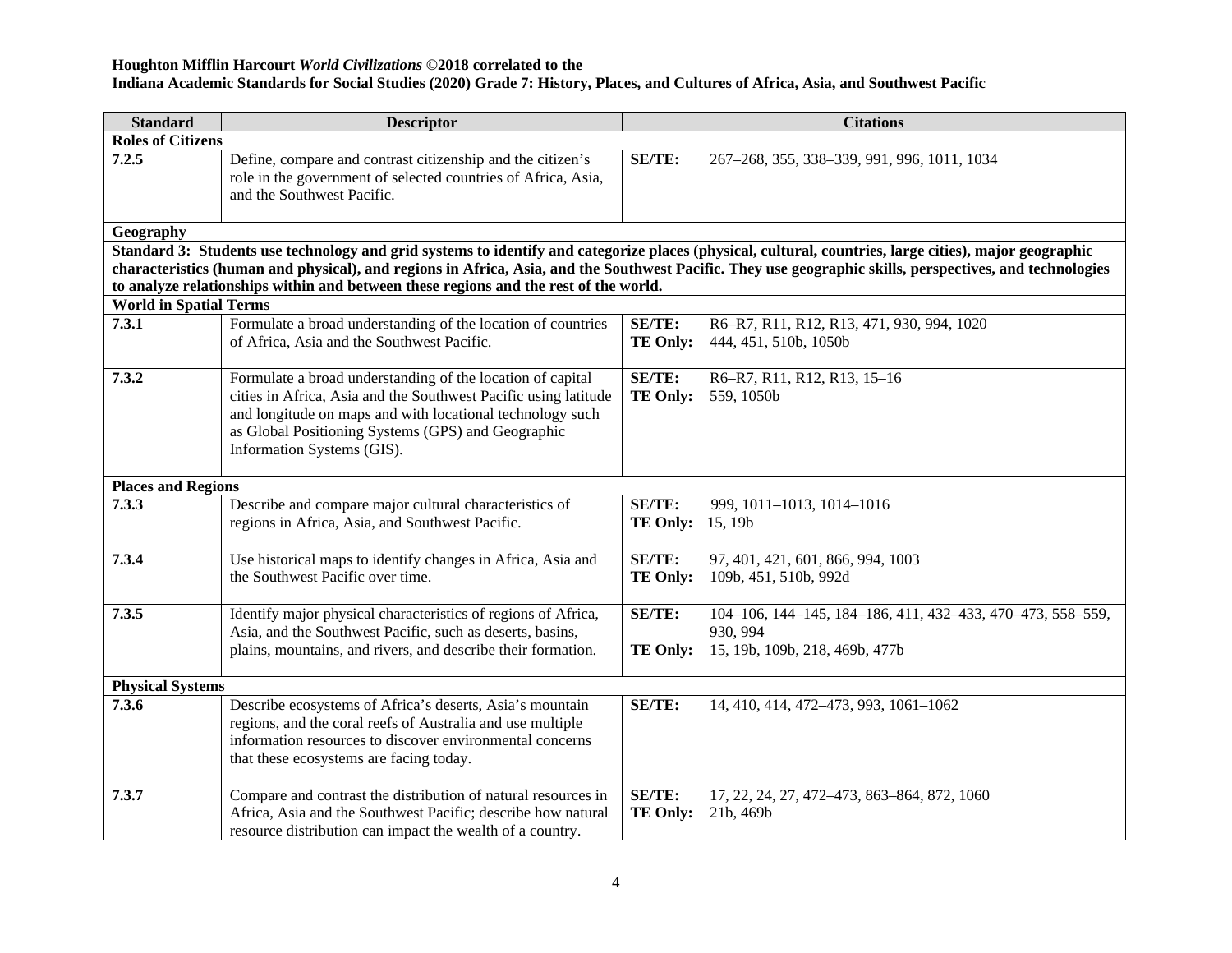| <b>Standard</b>                | <b>Descriptor</b>                                                                                                                                                 |                 | <b>Citations</b>                                             |
|--------------------------------|-------------------------------------------------------------------------------------------------------------------------------------------------------------------|-----------------|--------------------------------------------------------------|
| 7.3.8                          | Describe the limitations that climate and landforms place on                                                                                                      | SE/TE:          | 12-13, 50, 51, 97, 145, 185, 217, 432-436, 472-473, 478-479, |
|                                | land or people in regions of Africa, Asia and the Southwest                                                                                                       |                 | 559, 1062                                                    |
|                                | Pacific.                                                                                                                                                          | <b>TE Only:</b> | 450, 469b, 477b                                              |
| <b>Human Systems</b>           |                                                                                                                                                                   |                 |                                                              |
| 7.3.9                          | Identify current trends and patterns of rural and urban                                                                                                           | SE/TE:          | 25, 485, 862, 1031, 1055-1056, 1059-1061, 1069-1072          |
|                                | population distribution in selected countries of Africa, Asia,                                                                                                    | <b>TE Only:</b> | 592, 1072d                                                   |
|                                | and the Southwest Pacific and analyze the causes for these                                                                                                        |                 |                                                              |
|                                | patterns.                                                                                                                                                         |                 |                                                              |
|                                |                                                                                                                                                                   |                 |                                                              |
| 7.3.10                         | Provide examples of ethnocentrism and how this attitude                                                                                                           | SE/TE:          | 1006-1007, 1009, 1016, 1018-1020, 1039-1040                  |
|                                | affected the relationships between different peoples in                                                                                                           |                 |                                                              |
|                                | Africa, Asia, and the Southwest Pacific.                                                                                                                          |                 |                                                              |
| <b>Environment and Society</b> |                                                                                                                                                                   |                 |                                                              |
| 7.3.11                         | Analyze current issues and developments related to the                                                                                                            | SE/TE:          | 1012, 1061-1064, 1064-1066                                   |
|                                | environment in selected countries in Africa, Asia and the                                                                                                         | <b>TE Only:</b> | 1011                                                         |
|                                | Southwest Pacific.                                                                                                                                                |                 |                                                              |
|                                |                                                                                                                                                                   |                 |                                                              |
| <b>Economics</b>               |                                                                                                                                                                   |                 |                                                              |
|                                | Standard 4: Students examine the influence of physical and cultural factors upon the economic systems found in countries of Africa, Asia and the                  |                 |                                                              |
| 7.4.1                          | Southwest Pacific with an emphasis on scarcity, incentive, opportunity cost, and specialization.<br>Explain how voluntary trade benefits countries and results in | SE/TE:          | 27, 434, 436, 450, 525-526, 812-813, 996, 1076, 1077         |
|                                | higher standards of living in Africa, Asia, and Southwest                                                                                                         |                 |                                                              |
|                                | Pacific.                                                                                                                                                          |                 |                                                              |
|                                |                                                                                                                                                                   |                 |                                                              |
| 7.4.2                          | Illustrate how international trade requires a system for                                                                                                          | SE/TE:          | 28, 358, 814-815                                             |
|                                | exchanging currency between and among countries.                                                                                                                  |                 |                                                              |
|                                |                                                                                                                                                                   |                 |                                                              |
| 7.4.3                          | Trace the development and change over time of the                                                                                                                 | SE/TE:          | 25, 33, 434-436, 815-816, 996, 1058, 1073                    |
|                                | economic systems (traditional, command, market, and<br>mixed) for various cultures, societies, or nations in Africa,                                              | <b>TE Only:</b> | 816b                                                         |
|                                | Asia and the Southwest Pacific and analyze why these                                                                                                              |                 |                                                              |
|                                | changes occurred over time.                                                                                                                                       |                 |                                                              |
|                                |                                                                                                                                                                   |                 |                                                              |
| 7.4.4                          | Compare and contrast the standard of living of various                                                                                                            | SE/TE:          | 996, 1025, 1074                                              |
|                                | countries in Africa, Asia, and the Southwest Pacific using                                                                                                        | <b>TE Only:</b> | 21b, 1080                                                    |
|                                | Gross Domestic Product (GDP) per capita as an indicator;                                                                                                          |                 |                                                              |
|                                | hypothesize how factors, including urbanization,                                                                                                                  |                 |                                                              |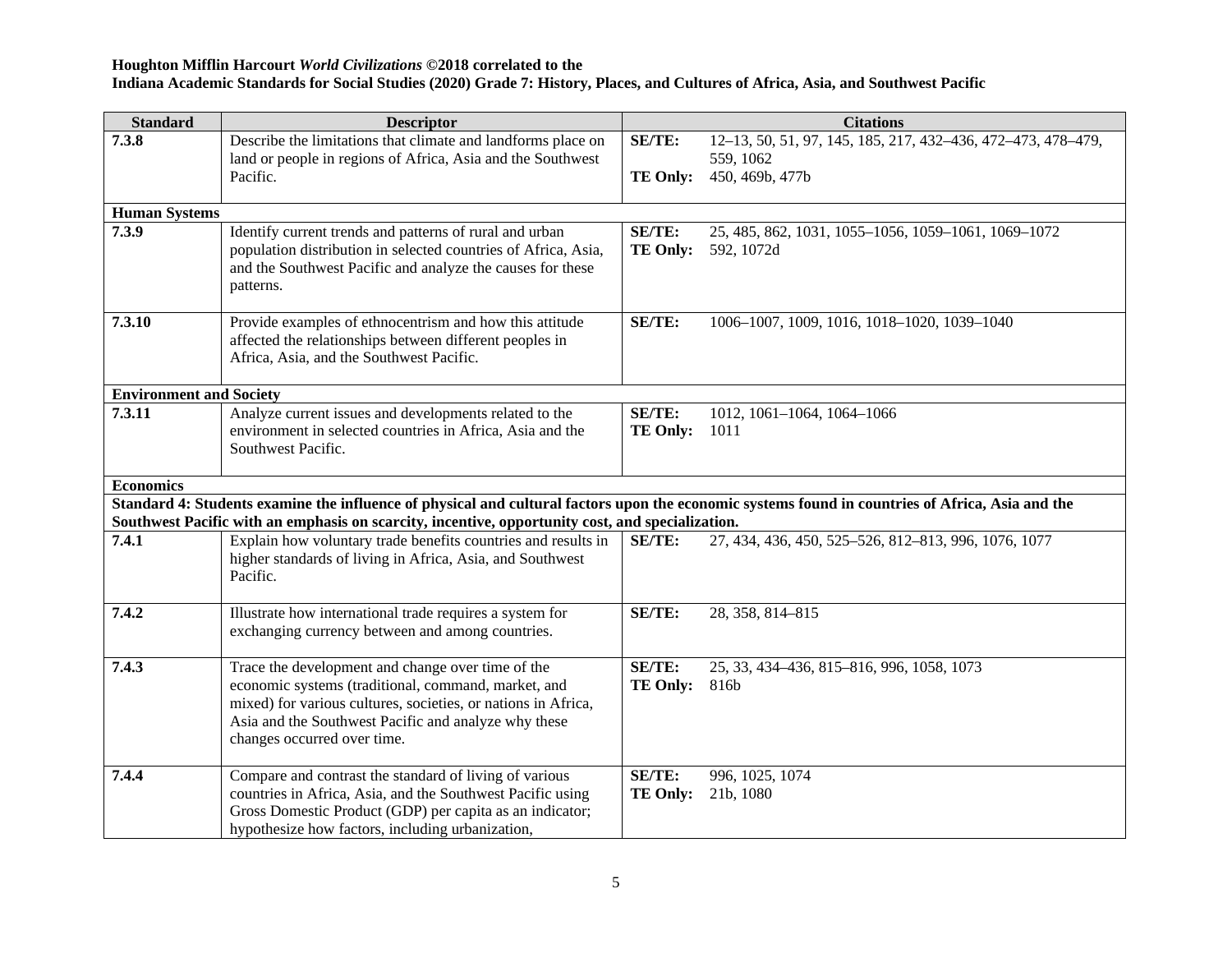# **Houghton Mifflin Harcourt** *World Civilizations* **©2018 correlated to the**

# **Indiana Academic Standards for Social Studies (2020) Grade 7: History, Places, and Cultures of Africa, Asia, and Southwest Pacific**

| <b>Standard</b>                                                                                                                                                  | <b>Descriptor</b>                                                                                                                                                    |                 | <b>Citations</b>                                                                                                                                                                                                                                                                                                                                                                                                                                                                                                                                                                                                                                                                                                                                                                                |
|------------------------------------------------------------------------------------------------------------------------------------------------------------------|----------------------------------------------------------------------------------------------------------------------------------------------------------------------|-----------------|-------------------------------------------------------------------------------------------------------------------------------------------------------------------------------------------------------------------------------------------------------------------------------------------------------------------------------------------------------------------------------------------------------------------------------------------------------------------------------------------------------------------------------------------------------------------------------------------------------------------------------------------------------------------------------------------------------------------------------------------------------------------------------------------------|
|                                                                                                                                                                  | industrialization, and globalization could affect the<br>differences in the standard of living statistics.                                                           |                 |                                                                                                                                                                                                                                                                                                                                                                                                                                                                                                                                                                                                                                                                                                                                                                                                 |
| 7.4.5                                                                                                                                                            | Analyze different methods that countries in Africa, Asia and<br>the Southwest Pacific have used to increase their citizens'<br>individual human capital.             | <b>SE/TE:</b>   | 991-992, 1020                                                                                                                                                                                                                                                                                                                                                                                                                                                                                                                                                                                                                                                                                                                                                                                   |
| 7.4.6                                                                                                                                                            | Identify ways that societies deal with helpful and harmful<br>externalities in Africa, Asia or Southwest Pacific.                                                    | SE/TE:          | 30-31, 34, 862, 1067-1068, 1079-1080                                                                                                                                                                                                                                                                                                                                                                                                                                                                                                                                                                                                                                                                                                                                                            |
|                                                                                                                                                                  | Learning Outcomes for Literacy in History/Social Studies Learning                                                                                                    |                 |                                                                                                                                                                                                                                                                                                                                                                                                                                                                                                                                                                                                                                                                                                                                                                                                 |
|                                                                                                                                                                  |                                                                                                                                                                      |                 | LH.1: Read and comprehend history/social studies texts independently and proficiently, and write effectively for a variety of discipline-specific tasks,                                                                                                                                                                                                                                                                                                                                                                                                                                                                                                                                                                                                                                        |
| purposes, and audiences.                                                                                                                                         |                                                                                                                                                                      |                 |                                                                                                                                                                                                                                                                                                                                                                                                                                                                                                                                                                                                                                                                                                                                                                                                 |
| 6-8.LH.1.1                                                                                                                                                       | Read and comprehend history/social studies texts within a<br>range of complexity appropriate for grades 6-8 independently<br>and proficiently by the end of grade 8. | <b>SE/TE:</b>   | R26, 80-81, 148d, 214, 268-269, 274-275, 290-291, 295, 305,<br>308, 334-335, 340, 394-395, 397, 431, 500, 504-505, 517, 537,<br>570-571, 628-629, 633, 683, 699, 711, 724, 734, 740-741, 751,<br>779, 799, 817-818, 825, 833, 1008, 1045<br>TE Only: 32, 227b, 229, 235d, 502, 828, 846                                                                                                                                                                                                                                                                                                                                                                                                                                                                                                         |
| 6-8.LH.1.2                                                                                                                                                       | Write routinely over a variety of timeframes for a range of<br>discipline-specific tasks, purposes, and audiences.                                                   | <b>SE/TE:</b>   | 301, 323, 379, 405, 427, 553, 581, 607, 659, 711, 787, 791, 853,<br>913, 981                                                                                                                                                                                                                                                                                                                                                                                                                                                                                                                                                                                                                                                                                                                    |
|                                                                                                                                                                  |                                                                                                                                                                      | <b>TE Only:</b> | 19b, 36-37, 40, 51, 60-61, 65b, 68, 76, 79b, 84, 86, 86b, 89, 98-<br>99, 103b, 107, 122, 136, 136b, 138-139, 154d, 161, 165, 178-<br>179, 189, 197, 202, 222-223, 235d, 250-251, 261, 282, 296, 300,<br>310b, 319, 322, 344-345, 352, 356, 375-376, 378, 386-387,<br>387b, 389, 393b, 396, 404, 419b, 424b, 426, 469b, 473, 484, 487,<br>490, 497, 500, 502, 512-513, 525, 529b, 535, 539, 546, 549, 552,<br>564, 580, 596, 606, 621, 635-636, 647b, 656, 658, 670, 672, 674,<br>683, 689, 692-693, 697, 700, 702-703, 706b, 710, 721, 728-729,<br>731b, 731d, 742-743, 750-753, 759, 759b, 764b, 766, 775, 781,<br>781b, 790, 803, 808-809, 820-821, 829, 829b, 832, 852, 880b,<br>882-883, 900b, 906, 912, 917b, 935, 937, 939, 949, 958, 978b,<br>980, 990, 1004, 1026, 1028-1029, 1043-1044 |
| <b>Key Ideas and Textual Support (Reading)</b><br>LH.2: Extract and construct meaning from history/social studies texts using a variety of comprehension skills. |                                                                                                                                                                      |                 |                                                                                                                                                                                                                                                                                                                                                                                                                                                                                                                                                                                                                                                                                                                                                                                                 |
| 6-8.LH.2.1                                                                                                                                                       |                                                                                                                                                                      | <b>SE/TE:</b>   | 711, 979                                                                                                                                                                                                                                                                                                                                                                                                                                                                                                                                                                                                                                                                                                                                                                                        |
|                                                                                                                                                                  | Cite specific textual evidence to support analysis of primary<br>and secondary sources.                                                                              |                 | TE Only: 60, 138, 222, 404, 552, 580, 829b, 882, 958, 965, 976                                                                                                                                                                                                                                                                                                                                                                                                                                                                                                                                                                                                                                                                                                                                  |
|                                                                                                                                                                  |                                                                                                                                                                      |                 |                                                                                                                                                                                                                                                                                                                                                                                                                                                                                                                                                                                                                                                                                                                                                                                                 |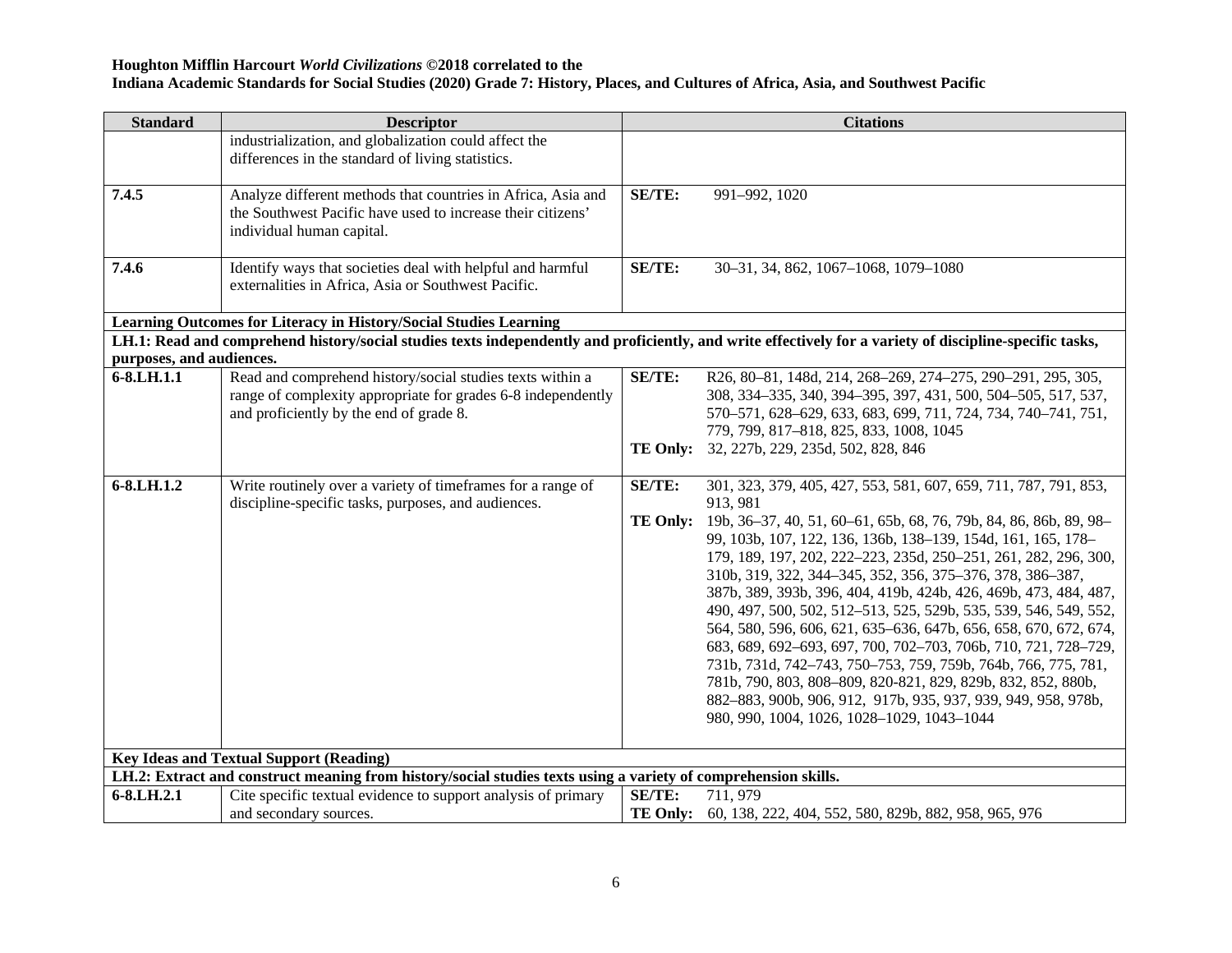| <b>Standard</b>                 | <b>Descriptor</b>                                                                                                                                                                   |                           | <b>Citations</b>                                                     |
|---------------------------------|-------------------------------------------------------------------------------------------------------------------------------------------------------------------------------------|---------------------------|----------------------------------------------------------------------|
| 6-8.LH.2.2                      | Determine the central ideas or information of a primary or                                                                                                                          | <b>SE/TE:</b>             | 59, 61, 64–65, 94, 99, 137, 182–183, 223, 556–557, 581, 856–         |
|                                 | secondary source; provide an accurate summary of the source                                                                                                                         |                           | 857, 887                                                             |
|                                 | distinct from prior knowledge or opinions.                                                                                                                                          |                           | TE Only: 510, 532, 869, 900b                                         |
|                                 |                                                                                                                                                                                     |                           |                                                                      |
| 6-8.LH.2.3                      | Identify key steps in a text's description of a process related                                                                                                                     | SE/TE:                    | 308                                                                  |
|                                 | to history/social studies (Examples: how a bill becomes a                                                                                                                           |                           | TE Only: 46, 185, 630, 843b                                          |
|                                 | law, how interest rates are raised or lowered).                                                                                                                                     |                           |                                                                      |
|                                 |                                                                                                                                                                                     |                           |                                                                      |
|                                 | <b>Structural Elements and Organization (Reading)</b><br>LH.3: Build understanding of history/social studies texts, using knowledge, structural organization, and author's purpose. |                           |                                                                      |
|                                 |                                                                                                                                                                                     |                           |                                                                      |
| 6-8.LH.3.1                      | Determine the meaning of words and phrases as they are                                                                                                                              | <b>SE/TE:</b>             | 5, 17, 23, 37, 98, 215, 291, 335, 395, 404, 505, 571, 628-629,       |
|                                 | used in a text, including vocabulary specific to domains                                                                                                                            |                           | 714-715, 740-741, 743, 794-795, 817-818, 821, 865, 980               |
|                                 | related to history/social studies.                                                                                                                                                  |                           | TE Only: 230, 238, 266, 287, 471, 509, 520, 532, 706b, 721, 758, 869 |
| 6-8.LH.3.2                      | Describe how a text presents information (Examples:                                                                                                                                 | <b>SE/TE:</b>             | 40, 468-469, 513                                                     |
|                                 | sequentially, comparatively, causally).                                                                                                                                             |                           |                                                                      |
|                                 |                                                                                                                                                                                     |                           |                                                                      |
| 6-8.LH.3.3                      | Identify aspects of a text that reveal an author's perspective                                                                                                                      | <b>SE/TE:</b>             | 137, 139, 408-409, 427, 824-825, 856-857                             |
|                                 | or purpose (Examples: loaded language, inclusion or                                                                                                                                 |                           | TE Only: 94, 153, 159, 436d, 887b, 890d, 968d, 1017                  |
|                                 | avoidance of particular facts).                                                                                                                                                     |                           |                                                                      |
|                                 |                                                                                                                                                                                     |                           |                                                                      |
|                                 | <b>Synthesis and Connection of Ideas (Reading)</b>                                                                                                                                  |                           |                                                                      |
|                                 | LH.4: Build understanding of history/social studies texts by synthesizing and connecting ideas and evaluating specific claims.                                                      |                           |                                                                      |
| 6-8.LH.4.1                      | Integrate visual information (Examples: charts, graphs,                                                                                                                             | SE/TE:                    | 50-51, 70-71, 78, 84, 111, 134, 146, 164, 177, 217, 229, 243,        |
|                                 | photographs, videos, or maps) with other information in print                                                                                                                       |                           | 260, 294, 321, 347, 356, 398, 471, 478-479, 492, 508, 521, 535,      |
|                                 | and digital texts.                                                                                                                                                                  |                           | 539, 573, 593, 602, 621, 644, 657, 671, 688, 703, 797, 807, 831,     |
|                                 |                                                                                                                                                                                     |                           | 849, 873, 889, 911, 913, 995                                         |
|                                 |                                                                                                                                                                                     |                           | TE Only: 34, 926, 936                                                |
|                                 |                                                                                                                                                                                     |                           |                                                                      |
| 6-8.LH.4.2                      | Distinguish among fact, opinion, and reasoned judgment in a                                                                                                                         | SE/TE:                    | 11, 137, 205, 226-227, 459, 638, 916-917                             |
|                                 | text.                                                                                                                                                                               | <b>TE Only:</b> 846, 1017 |                                                                      |
| 6-8.LH.4.3                      |                                                                                                                                                                                     |                           |                                                                      |
|                                 | Compare and contrast treatments of the same topic in a<br>primary and secondary source.                                                                                             |                           | TE Only: 728, 738b, 795b, 947                                        |
|                                 |                                                                                                                                                                                     |                           |                                                                      |
| <b>Writing Genres (Writing)</b> |                                                                                                                                                                                     |                           |                                                                      |
|                                 | LH.5: Write for different purposes and to specific audiences or people.                                                                                                             |                           |                                                                      |
| 6-8.LH.5.1                      | Write arguments focused on discipline-specific content.                                                                                                                             | SE/TE:                    | 981, 1083                                                            |